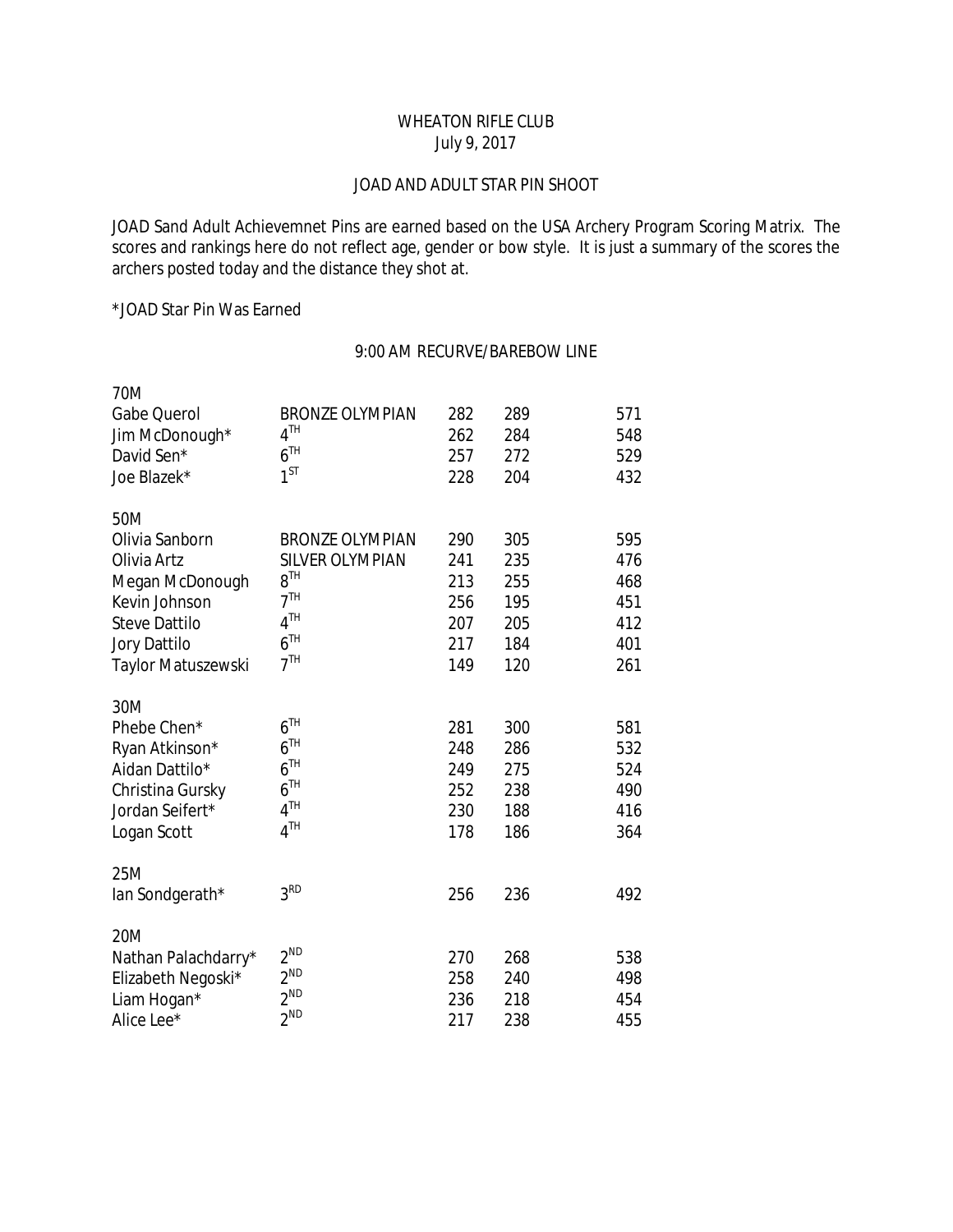## 12:00 NOON COMPOUND LINE

| 50M<br>Shawn Brodie*<br>Joe Males*<br>Matt Woods*                                                                            | $2^{ND}$<br>$1^{ST}$<br>3 <sup>RD</sup>                                                                                                  | 314<br>306<br>300                             | 319<br>309<br>305                             | 633<br>615<br>605                             |
|------------------------------------------------------------------------------------------------------------------------------|------------------------------------------------------------------------------------------------------------------------------------------|-----------------------------------------------|-----------------------------------------------|-----------------------------------------------|
| 30M<br>Emma Schaeffer<br>Erik Blank*<br>Zach van Perbandt*<br>Jake Kassel*                                                   | <b>BRONZE OLYMPIAN</b><br>$1^{ST}$<br>$1^{ST}$<br>3 <sup>RD</sup>                                                                        | 321<br>303<br>283<br>289                      | 327<br>315<br>278<br>248                      | 648<br>618<br>561<br>537                      |
| 25M<br>Kaylee Brodie<br>Ava Lenell<br>Alexis Males*<br>Taylor Blank*<br>Elaina Soliman*<br>Eryn McDonough<br>McKenzie Woods* | <b>SILVER OLYMPIAN</b><br><b>SILVER OLYMPIAN</b><br>3 <sup>RD</sup><br>8 <sup>TH</sup><br>3 <sup>RD</sup><br>6 <sup>TH</sup><br>$5^{TH}$ | 337<br>343<br>319<br>317<br>267<br>261<br>221 | 333<br>325<br>340<br>337<br>279<br>274<br>280 | 670<br>668<br>659<br>654<br>546<br>535<br>501 |
| 20M<br>Angela Sipla*<br>Addison Banach*<br>Brandon Trankina*<br>Logan Hockings*                                              | $2^{ND}$<br>$2^{ND}$<br>$2^{ND}$<br>$2^{ND}$                                                                                             | 295<br>295<br>263<br>259                      | 314<br>301<br>251<br>235                      | 609<br>596<br>514<br>494                      |
| 15M<br>Guste Rutkauskas*<br>Luc Andruszkiewicz*<br>Alee Andruskiewicz*<br>Cecilia Woods                                      | $1^{ST}$<br>$1^{ST}$<br>$1^{ST}$<br>$1^{ST}$                                                                                             | 290<br>200<br>236<br>$\overline{a}$           | 272<br>252<br>198<br>$\overline{a}$           | 562<br>452<br>434                             |